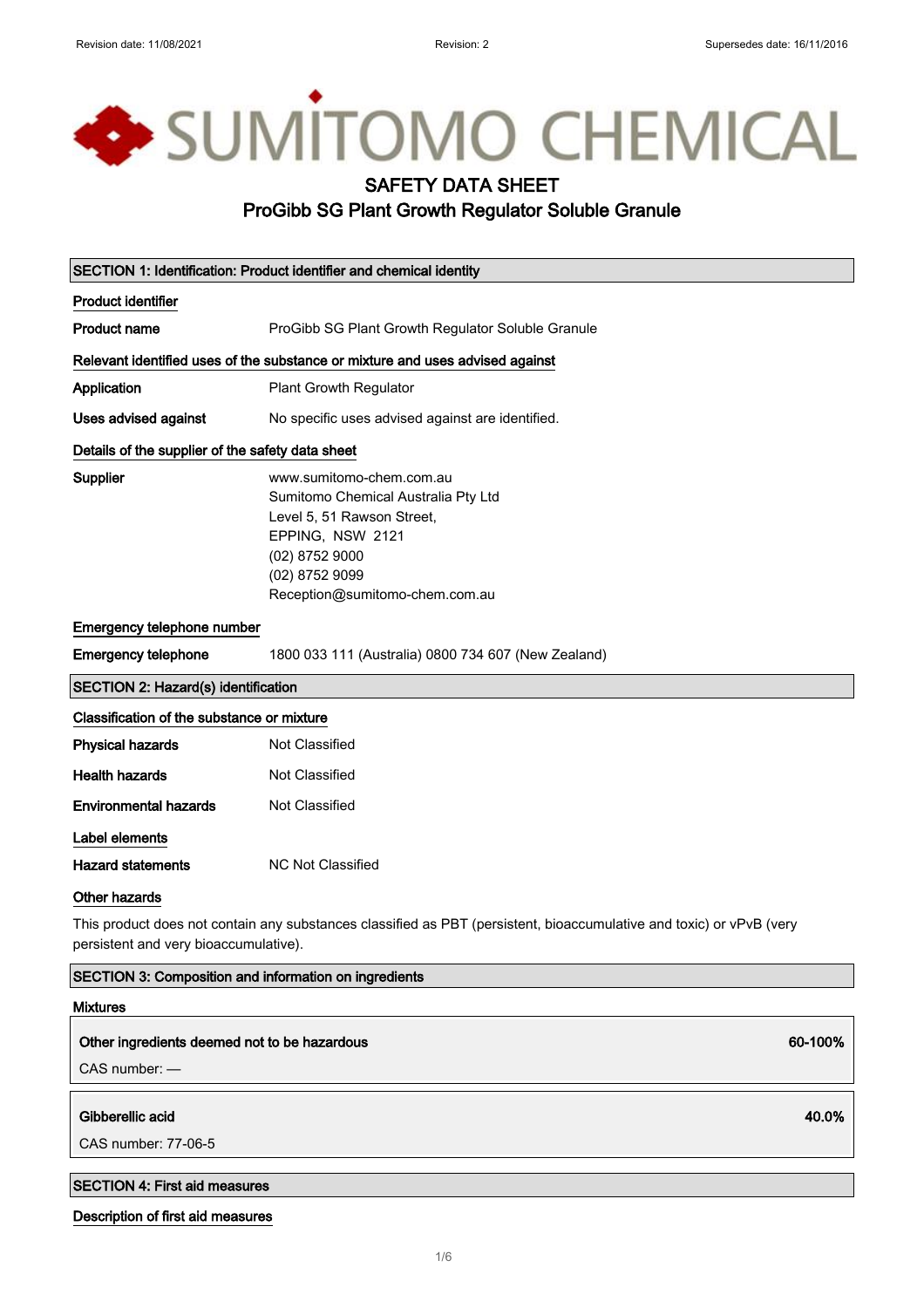| <b>General information</b>                            | If poisoning occurs, contact a doctor or Poisons Information Centre (Phone Australia 131126;<br>New Zealand 0800 764 766), and follow the advice given. Show this Safety Data Sheet to a<br>doctor.                                                                                                                                                                                |
|-------------------------------------------------------|------------------------------------------------------------------------------------------------------------------------------------------------------------------------------------------------------------------------------------------------------------------------------------------------------------------------------------------------------------------------------------|
| Inhalation                                            | No specific recommendations. If throat irritation or coughing persists, proceed as follows.<br>Move affected person to fresh air and keep warm and at rest in a position comfortable for<br>breathing. Loosen tight clothing such as collar, tie or belt. Get medical attention if any<br>discomfort continues.                                                                    |
| Ingestion                                             | No specific recommendations. If throat irritation or coughing persists, proceed as follows.<br>Rinse mouth. Get medical attention if any discomfort continues.                                                                                                                                                                                                                     |
| <b>Skin Contact</b>                                   | No specific recommendations. Rinse with water. Get medical attention if any discomfort<br>continues.                                                                                                                                                                                                                                                                               |
| Eye contact                                           | Rinse with water. Get medical attention if any discomfort continues.                                                                                                                                                                                                                                                                                                               |
| Protection of first aiders                            | Use protective equipment appropriate for surrounding materials.                                                                                                                                                                                                                                                                                                                    |
|                                                       | Most important symptoms and effects, both acute and delayed                                                                                                                                                                                                                                                                                                                        |
| <b>General information</b>                            | The severity of the symptoms described will vary dependent on the concentration and the<br>length of exposure.                                                                                                                                                                                                                                                                     |
| Inhalation                                            | No specific symptoms known.                                                                                                                                                                                                                                                                                                                                                        |
| Ingestion                                             | No specific symptoms known. May cause discomfort if swallowed.                                                                                                                                                                                                                                                                                                                     |
| Skin contact                                          | Prolonged contact may cause dryness of the skin.                                                                                                                                                                                                                                                                                                                                   |
| Eye contact                                           | No specific symptoms known. May be slightly irritating to eyes.                                                                                                                                                                                                                                                                                                                    |
|                                                       | Indication of any immediate medical attention and special treatment needed                                                                                                                                                                                                                                                                                                         |
| Notes for the doctor                                  | Treat symptomatically.                                                                                                                                                                                                                                                                                                                                                             |
| <b>Specific treatments</b>                            | No special treatment required.                                                                                                                                                                                                                                                                                                                                                     |
| <b>SECTION 5: Firefighting measures</b>               |                                                                                                                                                                                                                                                                                                                                                                                    |
| <b>Extinguishing media</b>                            |                                                                                                                                                                                                                                                                                                                                                                                    |
| Suitable extinguishing media                          | The product is not flammable. Extinguish with alcohol-resistant foam, carbon dioxide, dry<br>powder or water fog. Use fire-extinguishing media suitable for the surrounding fire.                                                                                                                                                                                                  |
| Unsuitable extinguishing<br>media                     | Do not use water jet as an extinguisher, as this will spread the fire.                                                                                                                                                                                                                                                                                                             |
| Special hazards arising from the substance or mixture |                                                                                                                                                                                                                                                                                                                                                                                    |
| Specific hazards                                      | None known.                                                                                                                                                                                                                                                                                                                                                                        |
| <b>Hazardous combustion</b><br>products               | Thermal decomposition or combustion products may include the following substances:<br>Harmful gases or vapours.                                                                                                                                                                                                                                                                    |
| <b>Advice for firefighters</b>                        |                                                                                                                                                                                                                                                                                                                                                                                    |
| Protective actions during<br>firefighting             | Avoid breathing fire gases or vapours. Evacuate area. Cool containers exposed to heat with<br>water spray and remove them from the fire area if it can be done without risk. Cool containers<br>exposed to flames with water until well after the fire is out.                                                                                                                     |
| Special protective equipment<br>for firefighters      | Wear positive-pressure self-contained breathing apparatus (SCBA) and appropriate protective<br>clothing. Firefighter's clothing conforming to Australia/New Zealand Standards AS/NZS 4967<br>(for clothing) AS/NZS 1801 (for helmets), AS/NZS 4821 (for protective boots), AS/NZS 1801<br>(for protective gloves) will provide a basic level of protection for chemical incidents. |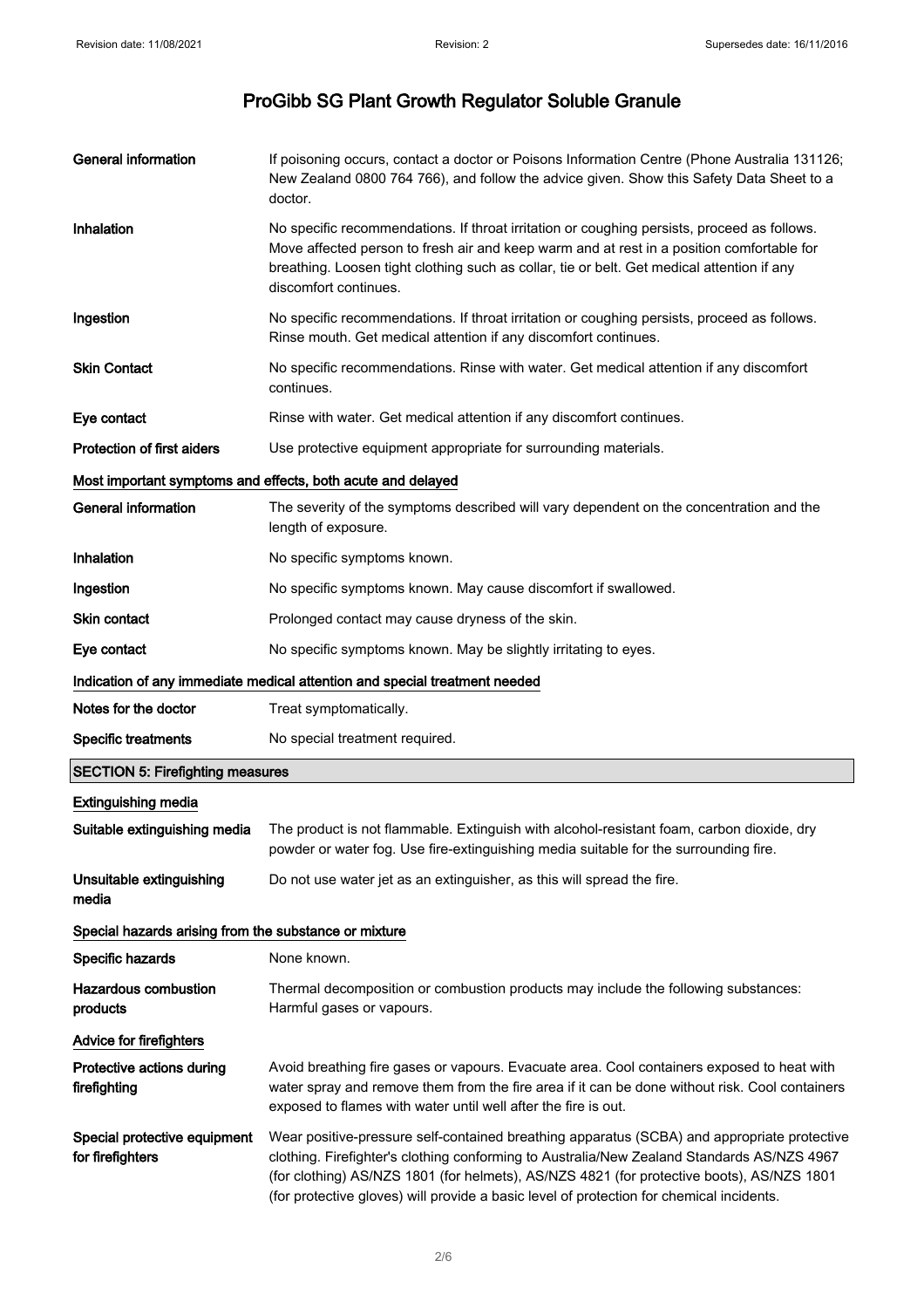| <b>SECTION 6: Accidental release measures</b>                       |                                                                                                                                                                                                                                                                                                                                                                                   |  |
|---------------------------------------------------------------------|-----------------------------------------------------------------------------------------------------------------------------------------------------------------------------------------------------------------------------------------------------------------------------------------------------------------------------------------------------------------------------------|--|
| Personal precautions, protective equipment and emergency procedures |                                                                                                                                                                                                                                                                                                                                                                                   |  |
| <b>Personal precautions</b>                                         | No specific recommendations. For personal protection, see Section 8.                                                                                                                                                                                                                                                                                                              |  |
| <b>Environmental precautions</b>                                    |                                                                                                                                                                                                                                                                                                                                                                                   |  |
| <b>Environmental precautions</b>                                    | Avoid discharge into drains or watercourses or onto the ground.                                                                                                                                                                                                                                                                                                                   |  |
| Methods and material for containment and cleaning up                |                                                                                                                                                                                                                                                                                                                                                                                   |  |
| Methods for cleaning up                                             | Reuse or recycle products wherever possible. Collect spillage with a shovel and broom, or<br>similar and reuse, if possible. Collect and place in suitable waste disposal containers and seal<br>securely. Flush contaminated area with plenty of water. Wash thoroughly after dealing with a<br>spillage. Dispose of contents/container in accordance with national regulations. |  |
| Reference to other sections                                         |                                                                                                                                                                                                                                                                                                                                                                                   |  |
| Reference to other sections                                         | For personal protection, see Section 8.                                                                                                                                                                                                                                                                                                                                           |  |
|                                                                     | SECTION 7: Handling and storage, including how the chemical may be safely used                                                                                                                                                                                                                                                                                                    |  |
| Precautions for safe handling                                       |                                                                                                                                                                                                                                                                                                                                                                                   |  |
| <b>Usage precautions</b>                                            | Wear protective clothing as described in Section 8 of this safety data sheet. Keep away from<br>food, drink and animal feeding stuffs. Keep container tightly sealed when not in use.                                                                                                                                                                                             |  |
| Advice on general<br>occupational hygiene                           | Wash promptly if skin becomes contaminated. Take off contaminated clothing and wash<br>before reuse. Wash contaminated clothing before reuse.                                                                                                                                                                                                                                     |  |
| Conditions for safe storage, including any incompatibilities        |                                                                                                                                                                                                                                                                                                                                                                                   |  |
| <b>Storage precautions</b>                                          | No specific recommendations.                                                                                                                                                                                                                                                                                                                                                      |  |
| Storage class                                                       | Unspecified storage.                                                                                                                                                                                                                                                                                                                                                              |  |
| Specific end use(s)                                                 |                                                                                                                                                                                                                                                                                                                                                                                   |  |
| Specific end use(s)                                                 | The identified uses for this product are detailed in Section 1                                                                                                                                                                                                                                                                                                                    |  |
| SECTION 8: Exposure controls and personal protection                |                                                                                                                                                                                                                                                                                                                                                                                   |  |
| <b>Control parameters</b><br>Occupational exposure limits           | No value assigned for this specific material by Safe Work Australia                                                                                                                                                                                                                                                                                                               |  |
| <b>Exposure controls</b>                                            |                                                                                                                                                                                                                                                                                                                                                                                   |  |
| Appropriate engineering<br>controls                                 | No specific ventilation requirements.                                                                                                                                                                                                                                                                                                                                             |  |
| Eye/face protection                                                 | No specific eye protection required during normal use. Large Spillages: Eyewear complying<br>with an approved standard should be worn if a risk assessment indicates eye contact is<br>possible.                                                                                                                                                                                  |  |
| Hand protection                                                     | No specific hand protection recommended. Large Spillages: Wear protective gloves.                                                                                                                                                                                                                                                                                                 |  |
| Hygiene measures                                                    | Wash hands thoroughly after handling. Wash at the end of each work shift and before eating,<br>smoking and using the toilet. Do not eat, drink or smoke when using this product.                                                                                                                                                                                                  |  |
| <b>Respiratory protection</b>                                       | No specific recommendations. Provide adequate ventilation. Large Spillages: If ventilation is<br>inadequate, suitable respiratory protection must be worn.                                                                                                                                                                                                                        |  |
| <b>Environmental exposure</b><br>controls                           | Not regarded as dangerous for the environment.                                                                                                                                                                                                                                                                                                                                    |  |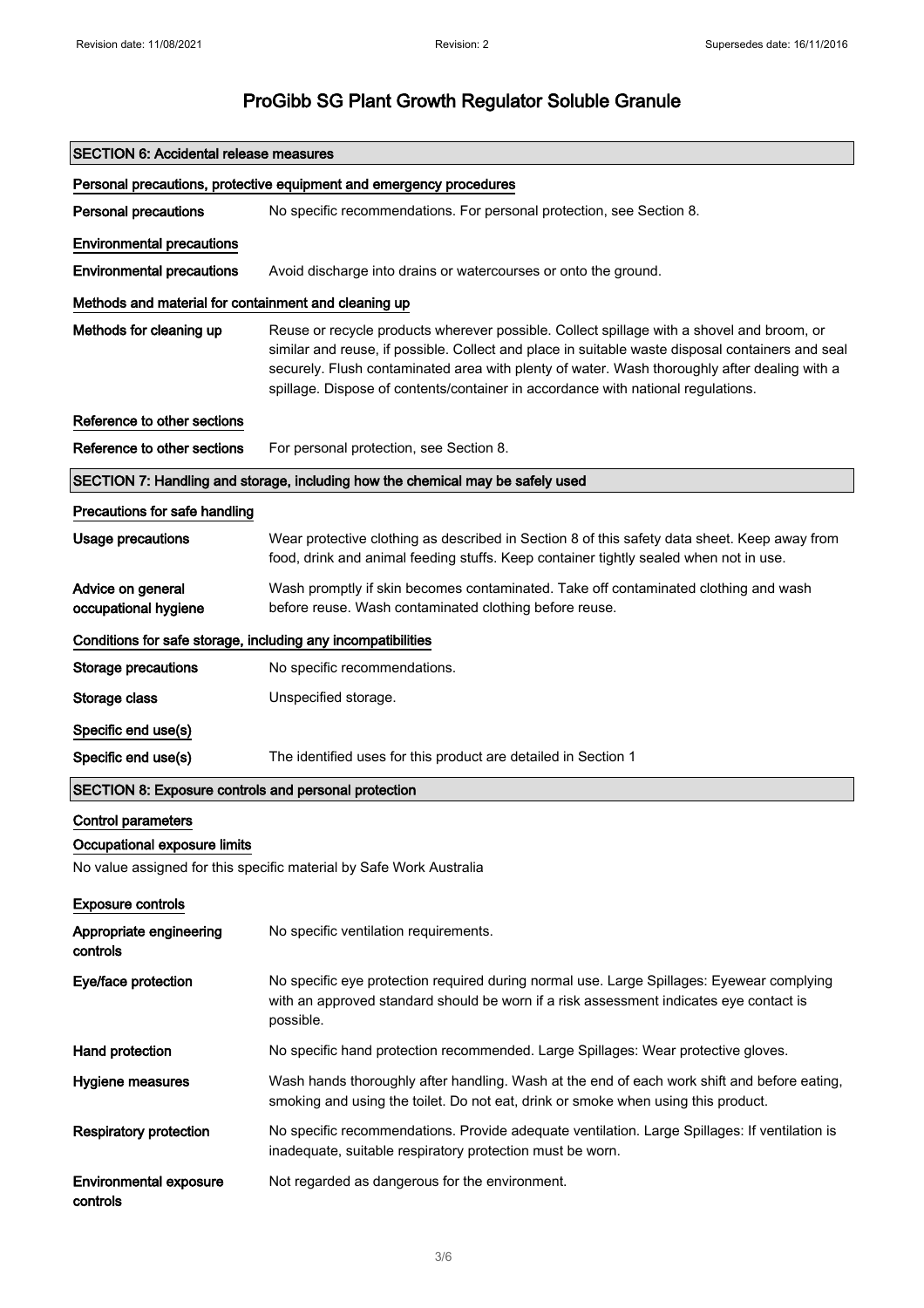|                                                                     | <b>SECTION 9: Physical and chemical properties</b>                                                                                                                      |  |  |
|---------------------------------------------------------------------|-------------------------------------------------------------------------------------------------------------------------------------------------------------------------|--|--|
| Information on basic physical and chemical properties               |                                                                                                                                                                         |  |  |
| Appearance                                                          | Granules                                                                                                                                                                |  |  |
| Colour                                                              | White.                                                                                                                                                                  |  |  |
| Odour                                                               | Odourless.                                                                                                                                                              |  |  |
| рH                                                                  | pH (diluted solution): 2.9 (1% solution)                                                                                                                                |  |  |
| <b>Relative density</b>                                             | 0.53                                                                                                                                                                    |  |  |
| Auto-ignition temperature                                           | $>400^{\circ}$ C                                                                                                                                                        |  |  |
| <b>SECTION 10: Stability and reactivity</b>                         |                                                                                                                                                                         |  |  |
| Reactivity                                                          | There are no known reactivity hazards associated with this product.                                                                                                     |  |  |
| <b>Stability</b>                                                    | Stable at normal ambient temperatures and when used as recommended. Stable under the<br>prescribed storage conditions.                                                  |  |  |
| Possibility of hazardous<br>reactions                               | No potentially hazardous reactions known.                                                                                                                               |  |  |
| <b>Conditions to avoid</b>                                          | There are no known conditions that are likely to result in a hazardous situation.                                                                                       |  |  |
| Materials to avoid                                                  | No specific material or group of materials is likely to react with the product to produce a<br>hazardous situation.                                                     |  |  |
| Hazardous decomposition<br>products                                 | Does not decompose when used and stored as recommended. Thermal decomposition or<br>combustion products may include the following substances: Harmful gases or vapours. |  |  |
| <b>SECTION 11: Toxicological information</b>                        |                                                                                                                                                                         |  |  |
| Information on toxicological effects                                |                                                                                                                                                                         |  |  |
| <b>Toxicological effects</b>                                        | Not regarded as a health hazard under current legislation.                                                                                                              |  |  |
| Acute toxicity - oral                                               |                                                                                                                                                                         |  |  |
| Notes (oral LD <sub>50</sub> )                                      | LD <sub>50</sub> > 5,000 mg/kg, , Rat                                                                                                                                   |  |  |
| Acute toxicity - dermal<br>Notes (dermal LD <sub>50</sub> )         | LD <sub>50</sub> > 5,000 mg/kg, , Rat                                                                                                                                   |  |  |
| Acute toxicity - inhalation<br>Notes (inhalation LC <sub>50</sub> ) | LC <sub>50</sub> > 2.269 mg/l, , Rat, (4 h)                                                                                                                             |  |  |
| Skin corrosion/irritation<br>Animal data                            | Slightly irritating. (Rabbit)                                                                                                                                           |  |  |
| Serious eye damage/irritation<br>Serious eye damage/irritation      | Slightly irritating. (Rabbit)                                                                                                                                           |  |  |
| Respiratory sensitisation<br>Respiratory sensitisation              | Based on available data the classification criteria are not met.                                                                                                        |  |  |
| Skin sensitisation<br>Skin sensitisation                            | Not sensitising. (Guinea pig)                                                                                                                                           |  |  |
| Germ cell mutagenicity                                              |                                                                                                                                                                         |  |  |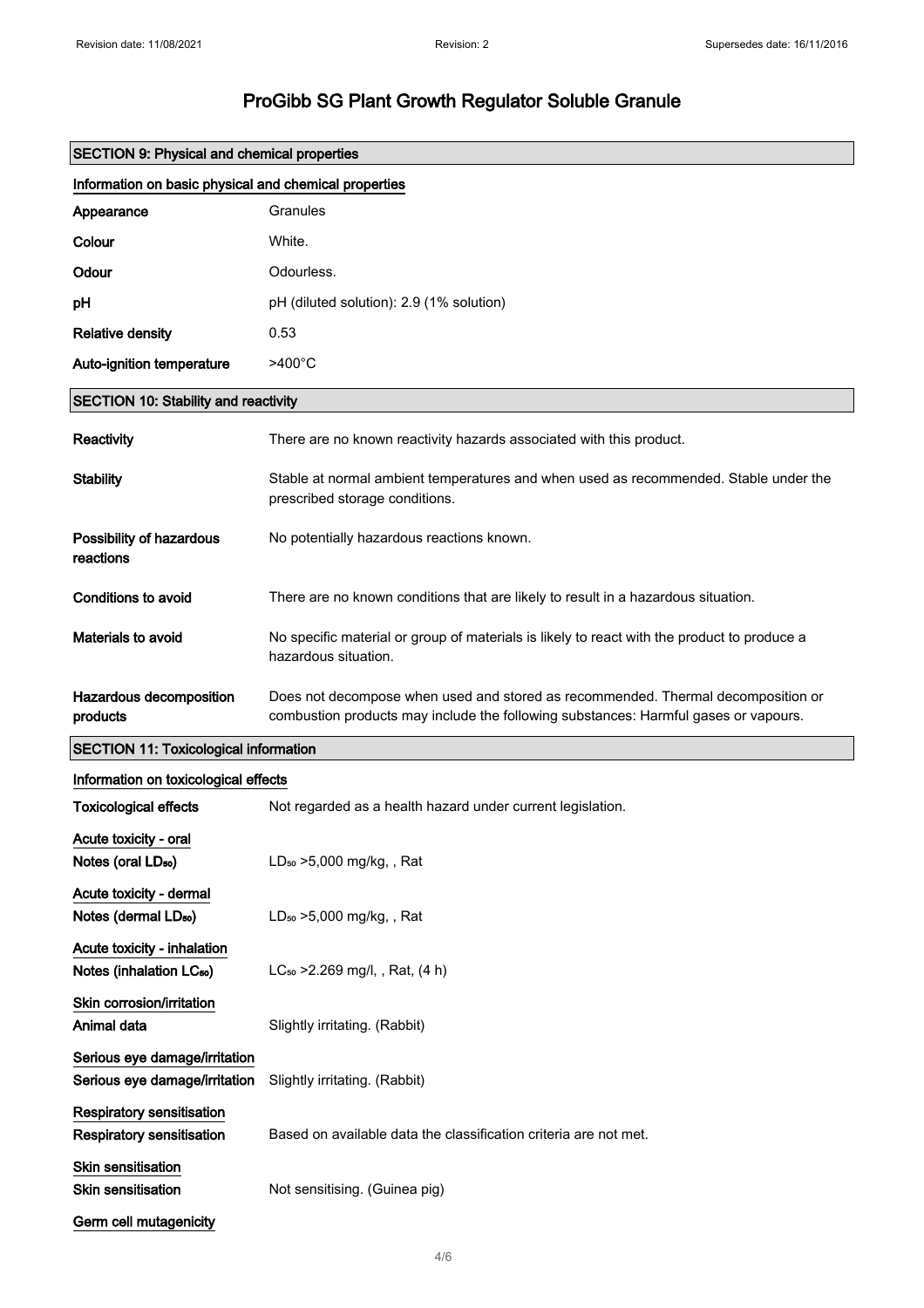| Genotoxicity - in vitro                            | Based on available data the classification criteria are not met.                                                                                 |
|----------------------------------------------------|--------------------------------------------------------------------------------------------------------------------------------------------------|
| Carcinogenicity                                    |                                                                                                                                                  |
| Carcinogenicity                                    | Based on available data the classification criteria are not met.                                                                                 |
| <b>IARC</b> carcinogenicity                        | None of the ingredients are listed or exempt.                                                                                                    |
| Reproductive toxicity                              |                                                                                                                                                  |
| Reproductive toxicity - fertility                  | Based on available data the classification criteria are not met.                                                                                 |
| Reproductive toxicity -<br>development             | Based on available data the classification criteria are not met.                                                                                 |
| Specific target organ toxicity - single exposure   |                                                                                                                                                  |
| STOT - single exposure                             | Not classified as a specific target organ toxicant after a single exposure.                                                                      |
| Specific target organ toxicity - repeated exposure |                                                                                                                                                  |
| STOT - repeated exposure                           | Not classified as a specific target organ toxicant after repeated exposure.                                                                      |
| <b>Aspiration hazard</b>                           |                                                                                                                                                  |
| Aspiration hazard                                  | Not relevant. Solid.                                                                                                                             |
| <b>General information</b>                         | No specific health hazards known. The severity of the symptoms described will vary<br>dependent on the concentration and the length of exposure. |
| Inhalation                                         | No specific symptoms known.                                                                                                                      |
| Ingestion                                          | No specific symptoms known. May cause discomfort if swallowed.                                                                                   |
| <b>Skin Contact</b>                                | Prolonged contact may cause dryness of the skin.                                                                                                 |
| Eye contact                                        | No specific symptoms known. May be slightly irritating to eyes.                                                                                  |
| Route of exposure                                  | Ingestion Inhalation Skin and/or eye contact                                                                                                     |
| <b>Target Organs</b>                               | No specific target organs known.                                                                                                                 |
| <b>SECTION 12: Ecological information</b>          |                                                                                                                                                  |
| Ecotoxicity                                        | Not regarded as dangerous for the environment. However, large or frequent spills may have<br>hazardous effects on the environment.               |
| <b>Toxicity</b>                                    | Based on available data the classification criteria are not met.                                                                                 |
| Acute aquatic toxicity                             |                                                                                                                                                  |
| Acute toxicity - fish                              | LC <sub>50</sub> , 96 hour: >100 mg/l, Cyprinus carpio (Common carp)                                                                             |
| Acute toxicity - aquatic<br>invertebrates          | NOEC, 48 hour: >140 mg/l, Daphnia magna                                                                                                          |
| Acute toxicity - aquatic plants                    | EC <sub>50</sub> , 72 hour: >92 mg/l, Freshwater algae                                                                                           |
| Acute toxicity - terrestrial                       | LD <sub>50</sub> , : >285 µg/bee, Apis Mellifera (Honeybee)                                                                                      |
| Persistence and degradability                      |                                                                                                                                                  |
| Persistence and degradability                      | The degradability of the product is not known.                                                                                                   |
| <b>Bioaccumulative potential</b>                   |                                                                                                                                                  |
| <b>Bioaccumulative Potential</b>                   | No data available on bioaccumulation.                                                                                                            |
| Mobility in soil                                   |                                                                                                                                                  |